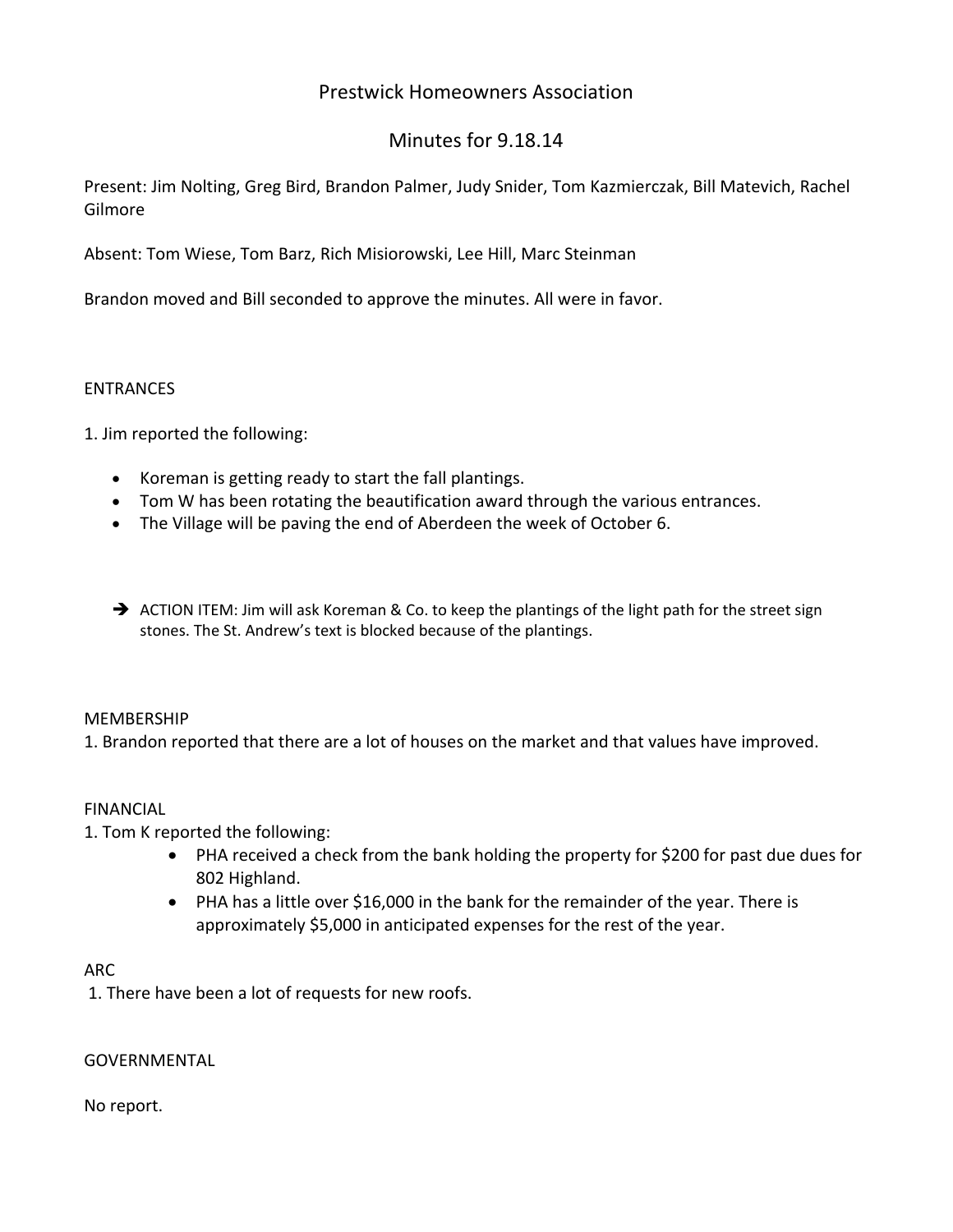LEGAL

No report.

Suggestion of a blurb for newsletter reminding walkers that cars have the right of way on the roadway.

SOCIAL

No report.

**WEBSITE** 

No report.

**SECURITY** 

No report.

## CODE ENFORCEMENT

Discussion was held on how best to document violations. In August Lee drove around with the Village's Chris Dempsey to take inventory of the violations. Lee has or is working on a list. All violations need to correspond to Village ordinances.

After discussion the following was decided:

- $\rightarrow$  ACTION ITEM: Greg and Brandon will print out the Village ordinances, review them and make a list of the top 10‐15 ordinances that apply to typical Prestwick residence violations.
- $\rightarrow$  ACTION ITEM: Greg and Brandon will add to the list of ordinances a list of PHA covenants and of deed restrictions that residents violate, noting which of the covenants/deed restrictions are also violations of Village ordinances.
- → ACTION ITEM: Judy will create corresponding headings (Covenants, Deed Restrictions, Ordinances) for a violations spreadsheet/log and will plug in violation data from Lee.

The suggestion was made to log every violation but add a column for "Referral to Village" for violations needing additional follow up.